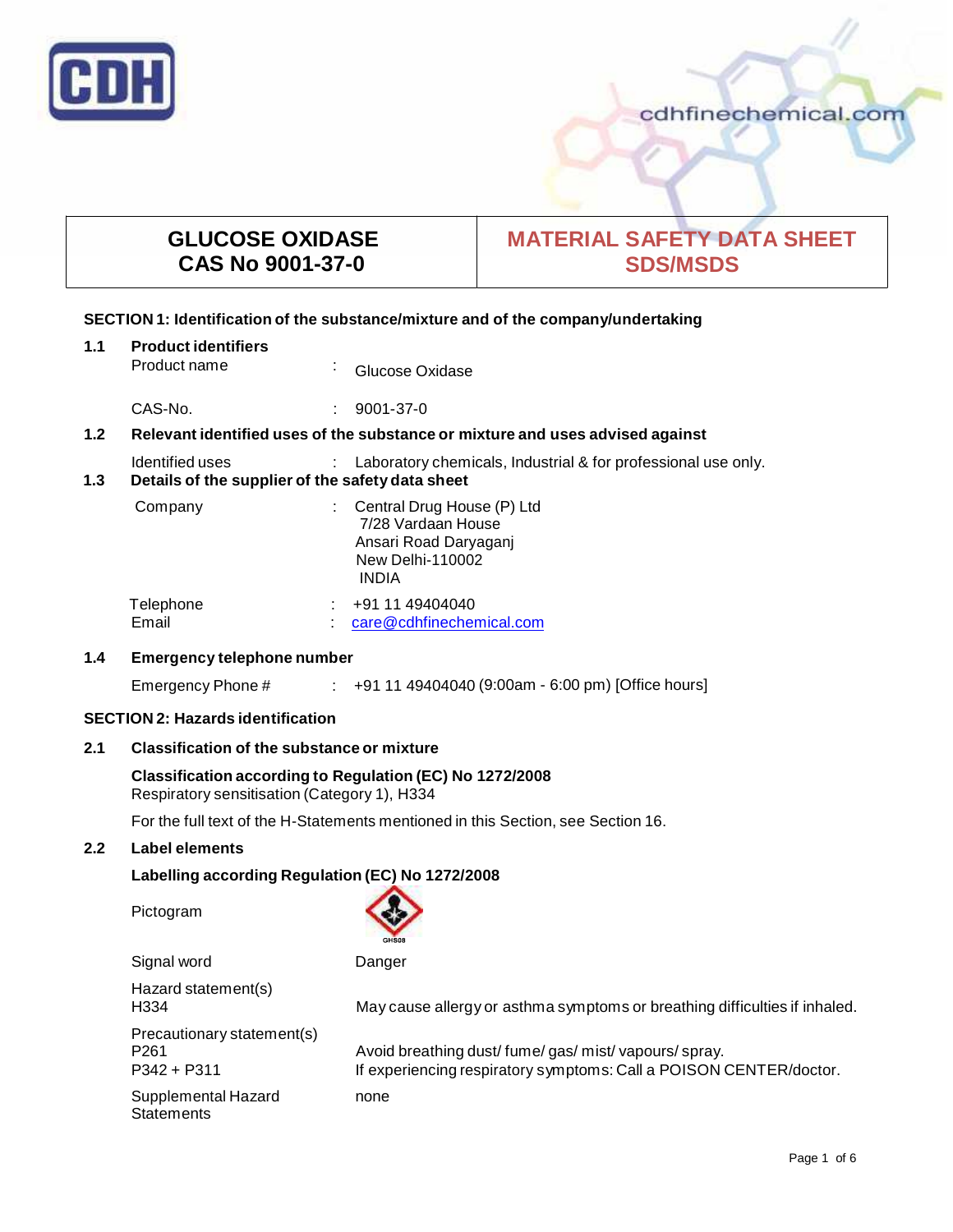## **2.3 Other hazards**

This substance/mixture contains no components considered to be either persistent, bioaccumulative and toxic (PBT), or very persistent and very bioaccumulative (vPvB) at levels of 0.1% or higher.

## **SECTION 3: Composition/information on ingredients**

## **3.1 Substances**

| oupolumoco<br>Synonyms |                    | $\therefore$ G.Od.<br>GOx<br>-D-Glucose:oxygen 1-oxidoreductase |
|------------------------|--------------------|-----------------------------------------------------------------|
| CAS-No.<br>EC-No.      | <b>All Control</b> | $: 9001 - 37 - 0$<br>232-601-0                                  |

#### **Hazardous ingredients according to Regulation (EC) No 1272/2008** Component Classification Concentration

| Oxidase, glucose  |                        |                     |              |  |
|-------------------|------------------------|---------------------|--------------|--|
| CAS-No.<br>EC-No. | 9001-37-0<br>232-601-0 | Resp. Sens. 1; H334 | $\leq$ 100 % |  |

For the full text of the H-Statements mentioned in this Section, see Section 16.

#### **SECTION 4: First aid measures**

## **4.1 Description of first aid measures**

#### **General advice**

Consult a physician. Show this safety data sheet to the doctor in attendance.

#### **If inhaled**

If breathed in, move person into fresh air. If not breathing, give artificial respiration. Consult a physician.

#### **In case of skin contact**

Wash off with soap and plenty of water. Consult a physician.

## **In case of eye contact**

Flush eyes with water as a precaution.

#### **If swallowed**

Never give anything by mouth to an unconscious person. Rinse mouth with water. Consult a physician.

#### **4.2 Most important symptoms and effects, both acute and delayed**

The most important known symptoms and effects are described in the labelling (see section 2.2) and/or in section 11

## **4.3 Indication of any immediate medical attention and special treatment needed** No data available

#### **SECTION 5: Firefighting measures**

#### **5.1 Extinguishing media**

**Suitable extinguishing media** Use water spray, alcohol-resistant foam, dry chemical or carbon dioxide.

**5.2 Special hazards arising from the substance ormixture** Nature of decomposition products not known.

## **5.3 Advice for firefighters** Wear self-contained breathing apparatus for firefighting if necessary.

**5.4 Further information** No data available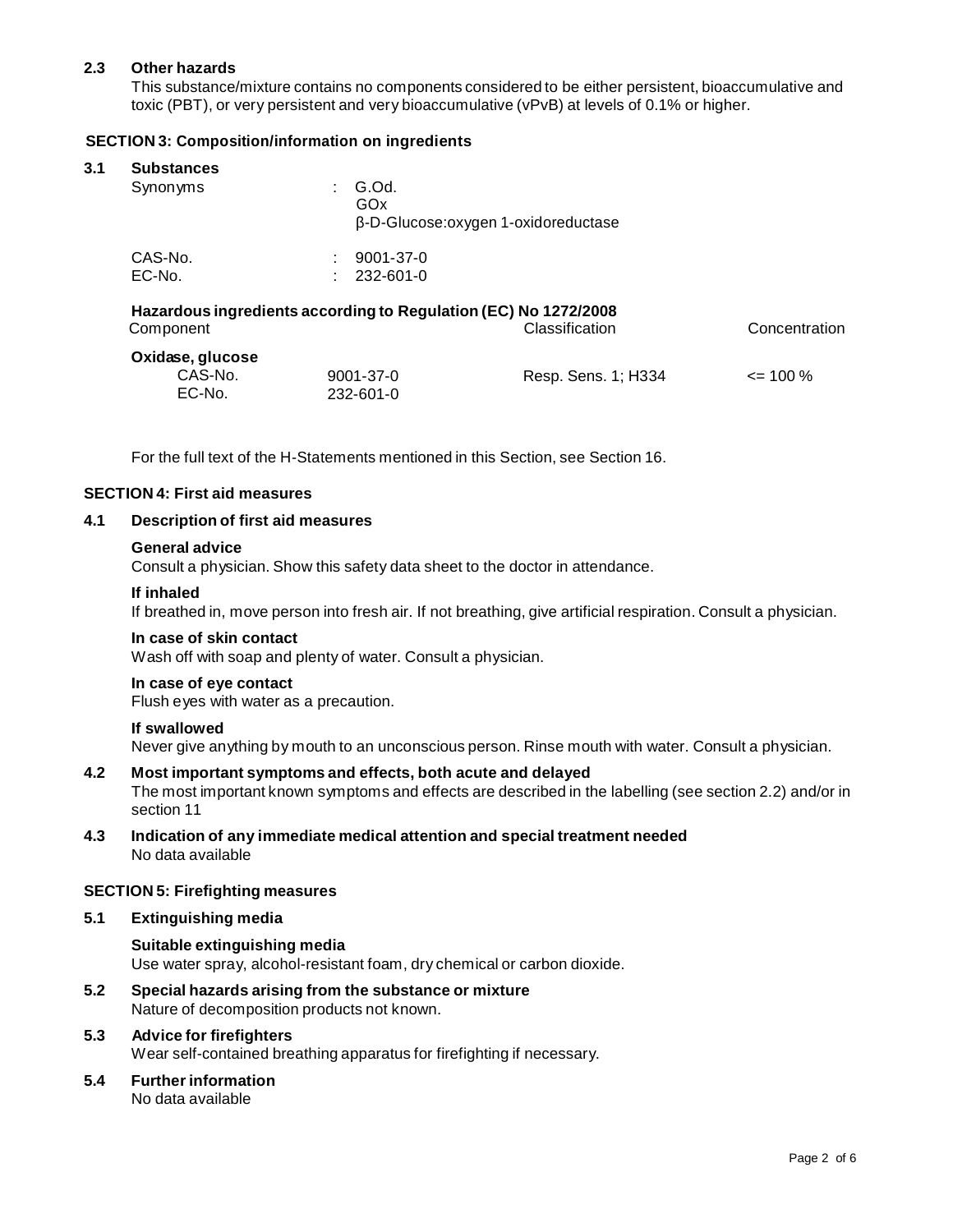## **SECTION 6: Accidentalrelease measures**

#### **6.1 Personal precautions, protective equipment and emergency procedures**

Use personal protective equipment. Avoid dust formation. Avoid breathing vapours, mist or gas. Ensure adequate ventilation. Evacuate personnel to safe areas. Avoid breathing dust. For personal protection see section 8.

- **6.2 Environmental precautions** Do not let product enter drains.
- **6.3 Methods and materials for containment and cleaning up** Pick up and arrange disposal without creating dust. Sweep up and shovel. Keep in suitable, closed containers for disposal.
- **6.4 Reference to other sections** For disposal see section 13.

## **SECTION 7: Handling and storage**

#### **7.1 Precautions for safe handling**

Avoid contact with skin and eyes. Avoid formation of dust and aerosols. Provide appropriate exhaust ventilation at places where dust is formed. For precautions see section 2.2.

**7.2 Conditions for safe storage, including any incompatibilities** Store in cool place. Keep container tightly closed in a dry and well-ventilated place.

Recommended storage temperature -20 °C Storage class (TRGS 510): Non Combustible Solids

**7.3 Specific end use(s)**

Apart from the uses mentioned in section 1.2 no other specific uses are stipulated

#### **SECTION 8: Exposure controls/personal protection**

#### **8.1 Control parameters**

#### **8.2 Exposure controls**

## **Appropriate engineering controls**

Handle in accordance with good industrial hygiene and safety practice. Wash hands before breaks and at the end of workday.

#### **Personal protective equipment**

#### **Eye/face protection**

Face shield and safety glasses Use equipment for eye protection tested and approved under appropriate government standards such as NIOSH (US) or EN 166(EU).

#### **Skin protection**

Handle with gloves. Gloves must be inspected prior to use. Use proper glove removal technique (without touching glove's outer surface) to avoid skin contact with this product. Dispose of contaminated gloves after use in accordance with applicable laws and good laboratory practices. Wash and dry hands.

#### **Body Protection**

Complete suit protecting against chemicals, The type of protective equipment must be selected according to the concentration and amount of the dangerous substance at the specific workplace.

#### **Respiratory protection**

For nuisance exposures use type P95 (US) or type P1 (EU EN 143) particle r (US) or type ABEK- P2 (EU EN 143) respirator cartridges. Use respirators and components tested and approved under appropriate government standards such as NIOSH (US) or CEN (EU).

### **Control of environmental exposure**

Do not let product enter drains.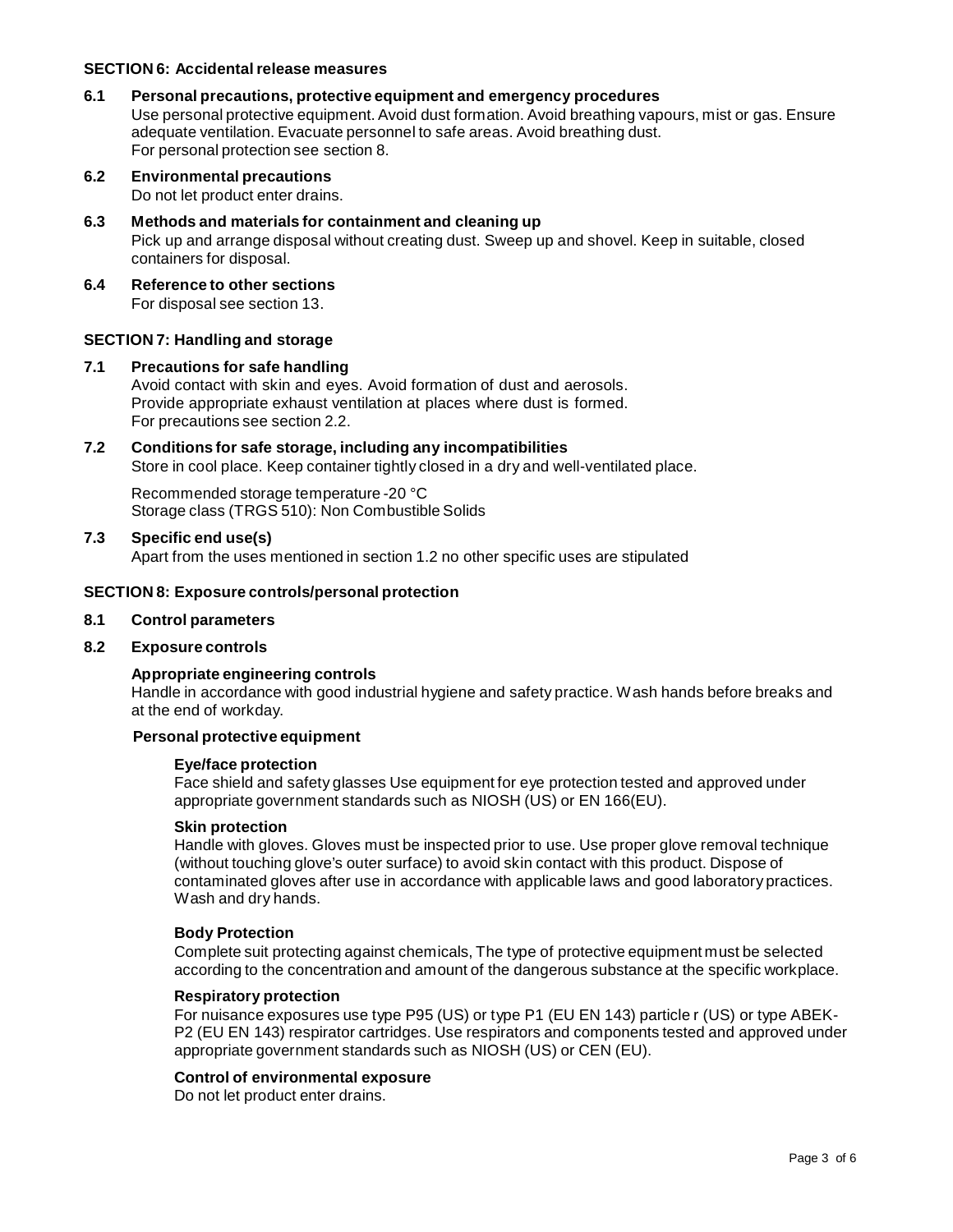## **SECTION 9: Physical and chemical properties**

## **9.1 Information on basic physical and chemical properties**

|     | a) | Appearance                                         | Form: powder, lyophilized |
|-----|----|----------------------------------------------------|---------------------------|
|     | b) | Odour                                              | No data available         |
|     | c) | <b>Odour Threshold</b>                             | No data available         |
|     | d) | pH                                                 | No data available         |
|     | e) | Melting point/freezing<br>point                    | No data available         |
|     | f) | Initial boiling point and<br>boiling range         | No data available         |
|     | g) | Flash point                                        | No data available         |
|     | h) | Evaporation rate                                   | No data available         |
|     | i) | Flammability (solid, gas)                          | No data available         |
|     | j) | Upper/lower<br>flammability or<br>explosive limits | No data available         |
|     | k) | Vapour pressure                                    | No data available         |
|     | I) | Vapour density                                     | No data available         |
|     | m) | Relative density                                   | 1.000 g/cm3               |
|     | n) | Water solubility                                   | No data available         |
|     | O) | Partition coefficient: n-<br>octanol/water         | No data available         |
|     | p) | Auto-ignition<br>temperature                       | No data available         |
|     | q) | Decomposition<br>temperature                       | No data available         |
|     | r) | Viscosity                                          | No data available         |
|     | s) | <b>Explosive properties</b>                        | No data available         |
|     | t) | Oxidizing properties                               | No data available         |
| 9.2 |    | Other safety information<br>No data available      |                           |

## **SECTION 10: Stability and reactivity**

#### **10.1 Reactivity** No data available

## **10.2 Chemical stability** Stable under recommended storage conditions.

- **10.3 Possibility of hazardous reactions** No data available
- **10.4 Conditions to avoid** No data available
- **10.5 Incompatible materials** Oxidizing agents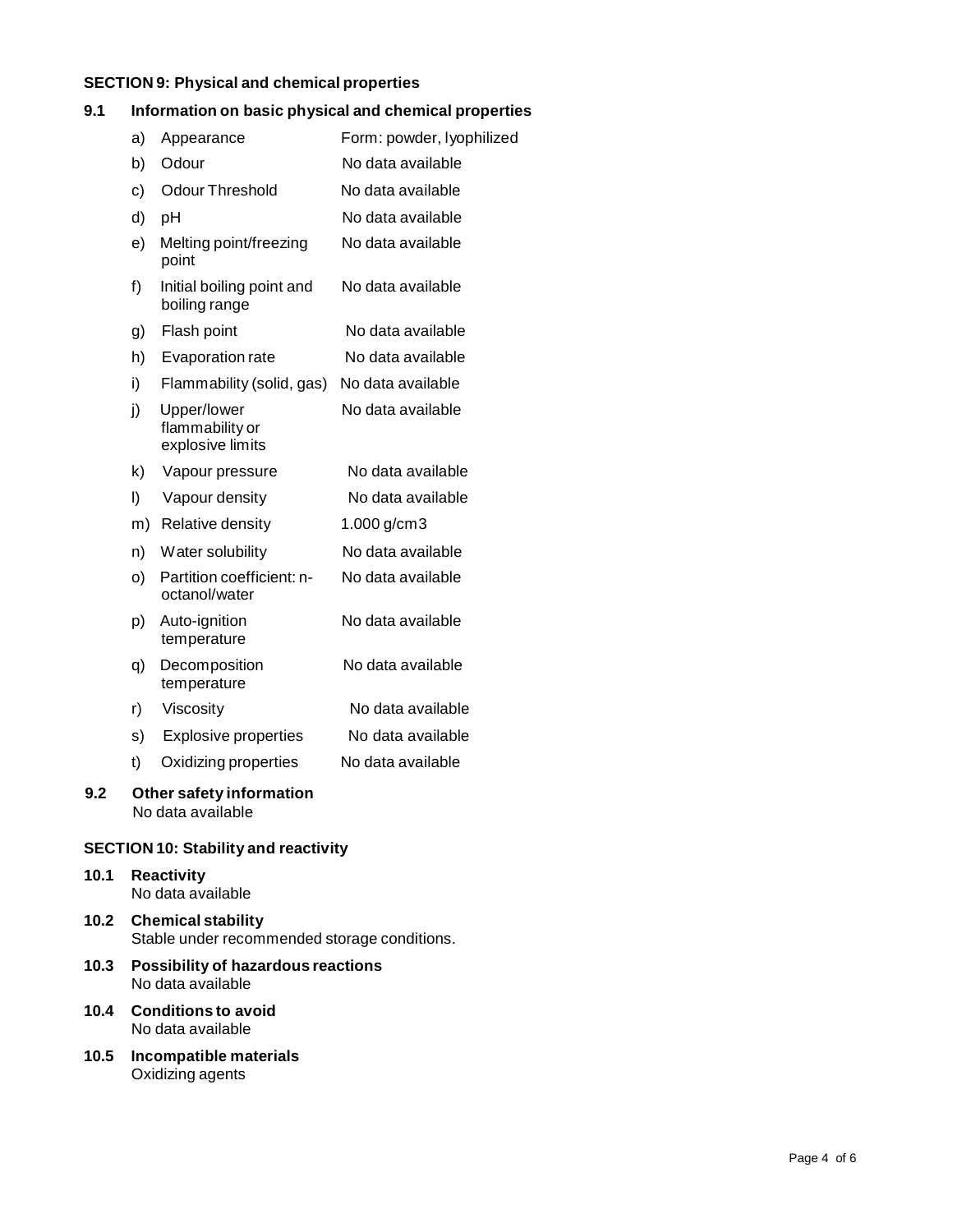## **10.6 Hazardous decomposition products**

Hazardous decomposition products formed under fire conditions. - Nature of decomposition products not known. Other decomposition products - No data available In the event of fire: see section 5

#### **SECTION 11: Toxicological information**

#### **11.1 Information on toxicological effects**

#### **Acute toxicity**

No data availableOxidase, glucose LD50 Intraperitoneal - Mouse - 3 mg/kg(Oxidase, glucose)

#### **Skin corrosion/irritation**

No data available(Oxidase, glucose)

## **Serious eye damage/eye irritation**

No data available(Oxidase, glucose)

#### **Respiratory orskin sensitisation**

#### **Germ cell mutagenicity**

No data available(Oxidase, glucose)

#### **Carcinogenicity**

IARC: No component of this product present at levels greater than or equal to 0.1% is identified as probable, possible or confirmed human carcinogen by IARC.

#### **Reproductive toxicity**

No data available(Oxidase, glucose)

#### **Specific target organ toxicity - single exposure**

No data available(Oxidase, glucose)

**Specific target organ toxicity - repeated exposure** No data available

# **Aspiration hazard**

No data available(Oxidase, glucose)

#### **Additional Information**

RTECS: RQ8452000

To the best of our knowledge, the chemical, physical, and toxicological properties have not been thoroughly investigated.(Oxidase, glucose)

## **SECTION 12: Ecological information**

## **12.1 Toxicity**

No data available

- **12.2 Persistence and degradability** No data available
- **12.3 Bioaccumulative potential** No data available
- **12.4 Mobility in soil** No data available(Oxidase, glucose)

## **12.5 Results of PBT and vPvB assessment**

This substance/mixture contains no components considered to be either persistent, bioaccumulative and toxic (PBT), or very persistent and very bioaccumulative (vPvB) at levels of 0.1% or higher.